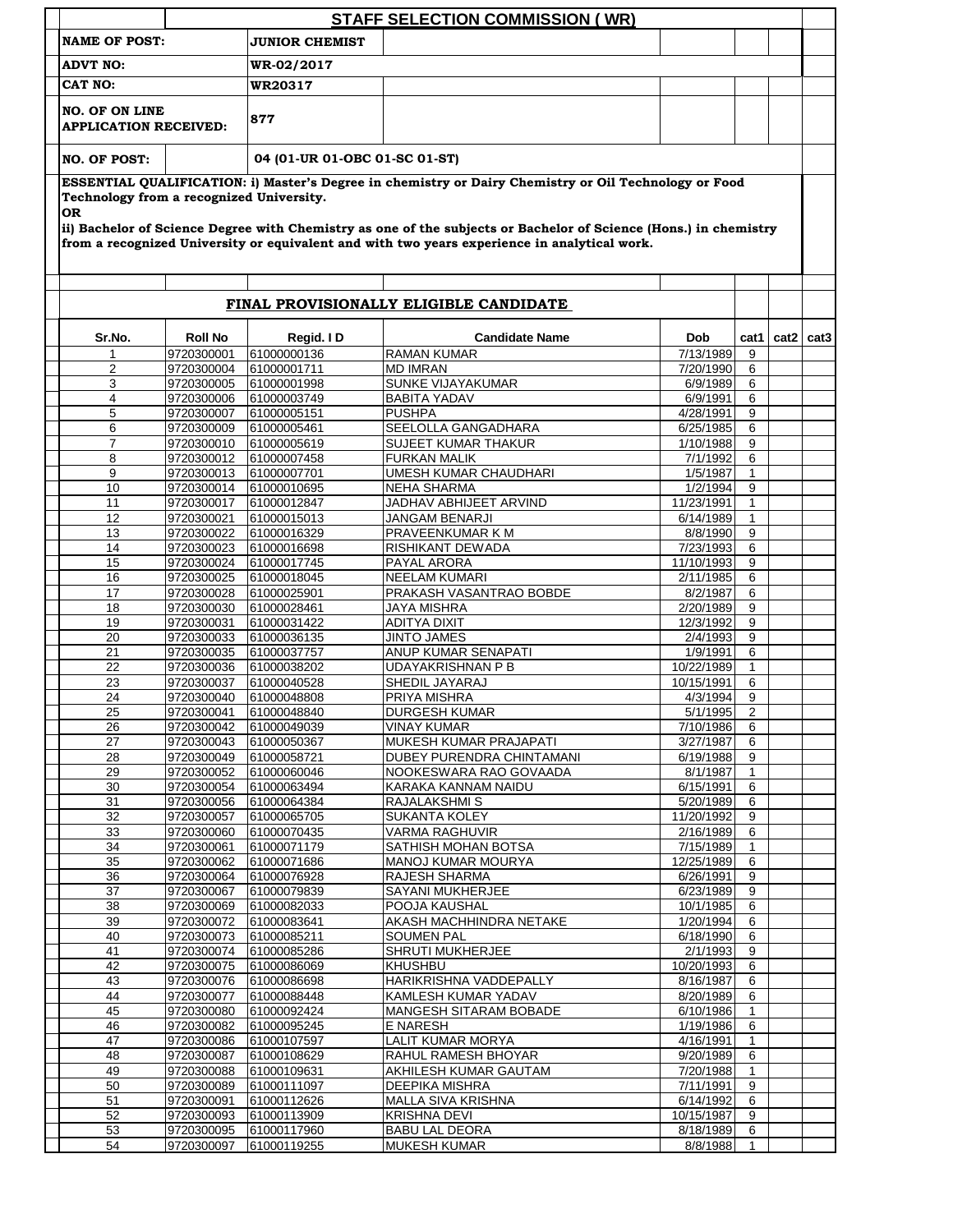| 55         | 9720300098               | 61000119524                | PATIL PRITAM PRABHAKAR                              | 5/20/1984               | 6                 |  |
|------------|--------------------------|----------------------------|-----------------------------------------------------|-------------------------|-------------------|--|
| 56         | 9720300100               | 61000120427                | KISHAN ESLAVATH                                     | 6/20/1987               | 2                 |  |
| 57         | 9720300101               | 61000121149                | CHARMODE VIVEK MOHAN                                | 11/13/1989              | 6                 |  |
| 58         | 9720300102               | 61000121948                | <b>PAYAL PUNDHIR</b>                                | 1/1/1994                | 9                 |  |
| 59         | 9720300103               | 61000122189                | <b>SAURABH SHARMA</b>                               | 6/30/1992               | 9                 |  |
| 60         | 9720300104               | 61000122745                | <b>SIMMI SINGH</b>                                  | 8/28/1991               | 9                 |  |
| 61         | 9720300105               | 61000124088                | YERRA PREMAKUMAR                                    | 8/21/1992               | 6                 |  |
| 62         | 9720300106               | 61000124210                | <b>GITARANI SAHOO</b>                               | 6/5/1993                | 9                 |  |
| 63         | 9720300107               | 61000125834                | EKTA VISHWAKARMA                                    | 9/20/1991               | 6                 |  |
| 64         | 9720300109               | 61000127039                | ADIVARAHALASWAMY BONAGANI                           | 10/4/1987               | 6                 |  |
| 65         | 9720300110               | 61000128605                | NARAYANI GHOSH                                      | 1/11/1989               | 9                 |  |
| 66         | 9720300112               | 61000130025                | PATEKAR KUNDLIK HARI                                | 6/1/1991                | 2                 |  |
| 67         | 9720300114               | 61000131385                | RAINEESH KUMAR SHARMA                               | 6/30/1988               | 9                 |  |
| 68         | 9720300116               | 61000131876                | INGLE PRAVIN ASHOK                                  | 9/11/1988               | $\mathbf{1}$      |  |
| 69         | 9720300118               | 61000133865                | RAVINDRA KUMAR                                      | 1/7/1990                | 6                 |  |
| 70         | 9720300120               | 61000134778                | PRIYANKA KOSHTA                                     | 5/24/1991               | 9                 |  |
| 71         | 9720300122               | 61000137059                | VIRENDRA KUMAR CHOUDHARY                            | 7/16/1986               | 6                 |  |
| 72         | 9720300123               | 61000137720                | RAM GOVIND                                          | 2/20/1994               | 6                 |  |
| 73         | 9720300124               | 61000141201                | NAGESHWAR PARESH VIJAY                              | 3/11/1989               | 9                 |  |
| 74         | 9720300127               | 61000144738                | SHAHID JAMAL                                        | 1/18/1993               | 6                 |  |
| 75         | 9720300131               | 61000146528                | <b>ASWATHY KRISHNAN</b>                             | 6/29/1992               | 9                 |  |
| 76         | 9720300132               | 61000146549                | SFURTI SURYAKANT DHATRAK                            | 12/22/1990              | 9                 |  |
| 77         | 9720300134               | 61000149684                | <b>ANKIT KUMAR MOURYA</b>                           | 4/3/1987                | 6                 |  |
| 78         | 9720300135               | 61000150170                | <b>KIRTI PRASAD</b>                                 | 1/18/1989               | 6                 |  |
| 79         | 9720300136               | 61000152537                | SUBHANSHI KULSHRESTHA                               | 10/30/1991              | 9                 |  |
| 80         | 9720300138               | 61000153214                | <b>RIYA DUTTA</b>                                   | 3/16/1992               | 9                 |  |
| 81         | 9720300139               | 61000153562                | <b>SHASHANK SINGH</b>                               | 5/1/1991                | $\mathbf{1}$      |  |
| 82         | 9720300142               | 61000155335<br>61000157477 | <b>SURESH MANDRU</b><br>YAMINI TYAGI                | 8/13/1986<br>12/25/1991 | $\mathbf{1}$<br>9 |  |
| 83<br>84   | 9720300145<br>9720300148 |                            | <b>SOURAV KONER</b>                                 | 1/20/1993               | 9                 |  |
| 85         | 9720300151               | 61000159451<br>61000163248 | <b>KIRTI BANSAL</b>                                 | 7/29/1989               | 9                 |  |
| 86         | 9720300152               | 61000163935                | KATHI RAKESH KUMAR                                  | 10/20/1988              | 6                 |  |
| 87         | 9720300154               | 61000168854                | <b>ANGAD KUMAR</b>                                  | 9/12/1986               | 6                 |  |
| 88         | 9720300155               | 61000169917                | <b>MARODKAR PRITAM BALASAHEB</b>                    | 12/28/1991              | 6                 |  |
| 89         | 9720300158               | 61000173952                | <b>B RAJENDER</b>                                   | 10/13/1989              | $\mathbf{1}$      |  |
| 90         | 9720300159               | 61000174333                | YELLAPU RAJU                                        | 6/12/1990               | 6                 |  |
| 91         | 9720300160               | 61000175392                | D JEIYENDIRA PRADEEP                                | 4/24/1992               | 9                 |  |
| 92         | 9720300161               | 61000175760                | <b>MADHUSREE BARICK</b>                             | 3/22/1991               | 9                 |  |
| 93         | 9720300162               | 61000176369                | <b>JUNGALA PRASAD</b>                               | 4/10/1989               | 6                 |  |
| 94         | 9720300164               | 61000178457                | MOHIT KUMAR JHINGONIA                               | 5/1/1989                | $\mathbf{1}$      |  |
| 95         | 9720300165               | 61000182337                | <b>SARASWATI SONKAR</b>                             | 11/18/1993              | $\mathbf{1}$      |  |
| 96         | 9720300167               | 61000182726                | CHOPPA VARALAKSHMI                                  | 7/15/1991               | 6                 |  |
| 97         | 9720300168               | 61000183515                | <b>HITESH KUMAR SINGH</b>                           | 7/4/1988                | 9                 |  |
| 98         | 9720300169               | 61000183836                | SURYAWANSHI NILESH BABURAO                          | 1/6/1987                | 6                 |  |
| 99         | 9720300170               | 61000185170                | SHEETAL LOUISA LOBO                                 | 6/5/1991                | 6                 |  |
| 100        | 9720300171               | 61000185839                | NEHARIKA THAKUR                                     | 4/23/1990               | 9                 |  |
| 101        | 9720300172               | 61000186653                | <b>MARY BINISHMA P T</b>                            | 7/22/1988               | 6                 |  |
| 102        | 9720300174               | 61000187472                | CHHUTTAN LAL BAIRWA                                 | 7/6/1987                | $\mathbf{1}$      |  |
| 103        | 9720300177               | 61000191931                | <b>BHAGWAN KHAREDIYA</b>                            | 7/14/1984               | $\mathbf{1}$      |  |
| 104        | 9720300179               | 61000192970                | <b>ABHIJIT NANDAN</b>                               | 12/25/1990              | 6                 |  |
| 105        | 9720300180               | 61000193283                | MALODE VIJAYALAXMI BABARAO                          | 7/15/1990               | 6                 |  |
| 106        | 9720300181               | 61000196895                | KOYILADA N S BHUJANGARAO                            | 6/12/1990               | 6                 |  |
| 107        | 9720300182               | 61000197836                | SUPRIYA KLAURAM KHORE                               | 8/3/1992                | 9                 |  |
| 108        | 9720300183               | 61000200350                | <b>MONIKA SRIVASTAVA</b>                            | 1/15/1991               | 9                 |  |
| 109        | 9720300189               | 61000206189                | <b>SEEMA KUMARI</b>                                 | 8/3/1991                | 6                 |  |
| 110        | 9720300190               | 61000211158                | <b>ANAMIKA PAURIA</b>                               | 9/12/1994               | 9                 |  |
| 111        | 9720300192               | 61000218441                | <b>VIKAS KUMAR</b>                                  | 12/20/1987              | 2                 |  |
| 112        | 9720300194               | 61000222391                | VALAVI SHAMSING BIJYA                               | 10/10/1988              | 2                 |  |
| 113        | 9720300195               | 61000223137                | <b>SURYA UNNIK</b>                                  | 12/9/1988               | 6                 |  |
| 114        | 9720300196               | 61000227396                | NARENDRA KUMAR                                      | 5/15/1989               | $\mathbf{1}$      |  |
| 115        | 9720300197               | 61000229277                | <b>DULLA RAMAKRISHNA</b>                            | 10/10/1990              | 6                 |  |
| 116        | 9720300198               | 61000229583                | PIMPALE JALINDAR MAGAR                              | 8/14/1985               | 2                 |  |
| 117        | 9720300199               | 61000229990                | SIRIMAVULA ASIF IMRAN                               | 3/14/1990               | 6                 |  |
| 118        | 9720300200               | 61000230624                | SATHISHKUMAR CHENCHALA                              | 2/2/1988                | 6                 |  |
| 119        | 9720300202               | 61000233796                | <b>DESH DEEPAK VERMA</b>                            | 6/30/1988               | 6                 |  |
| 120        | 9720300203               | 61000236307                | AKHIN V P                                           | 5/15/1990               | 9                 |  |
| 121        | 9720300204               | 61000236319                | SUBODH ANIL NAGDEVE                                 | 10/20/1987              | $\mathbf{1}$      |  |
| 122        |                          | 61000236533                | PRADIP SAHEBRAO JADHAO                              | 10/30/1991              | 9                 |  |
|            | 9720300205               |                            |                                                     |                         |                   |  |
| 123        | 9720300207               | 61000238879                | <b>RIMA BISWAS</b>                                  | 9/25/1992               | $\mathbf{1}$      |  |
| 124        | 9720300208               | 61000241036                | <b>NEHA SAHU</b>                                    | 6/19/1988               | 9                 |  |
| 125        | 9720300210               | 61000242445                | ABHISHEK KUMAR DUBEY                                | 8/10/1992               | 9                 |  |
| 126        | 9720300215               | 61000247586                | <b>VISHRAM SINGH</b>                                | 5/15/1992               | 1                 |  |
| 127        | 9720300216               | 61000248170                | <b>GATTAGARI SRIKANTH</b>                           | 8/16/1992               | 6                 |  |
| 128        | 9720300217               | 61000248553                | SURAYWANSHI RAVINDRA NARAYAN                        | 6/10/1987               | 6                 |  |
| 129        | 9720300219               | 61000252306                | <b>SONAM SUWASIA</b>                                | 4/11/1991               | $\mathbf{1}$      |  |
| 130<br>131 | 9720300223<br>9720300226 | 61000254483<br>61000258078 | DAS RAJESH DURGAPADA<br><b>BAIREDDI APPALANAIDU</b> | 12/17/1992<br>3/3/1991  | 9<br>6            |  |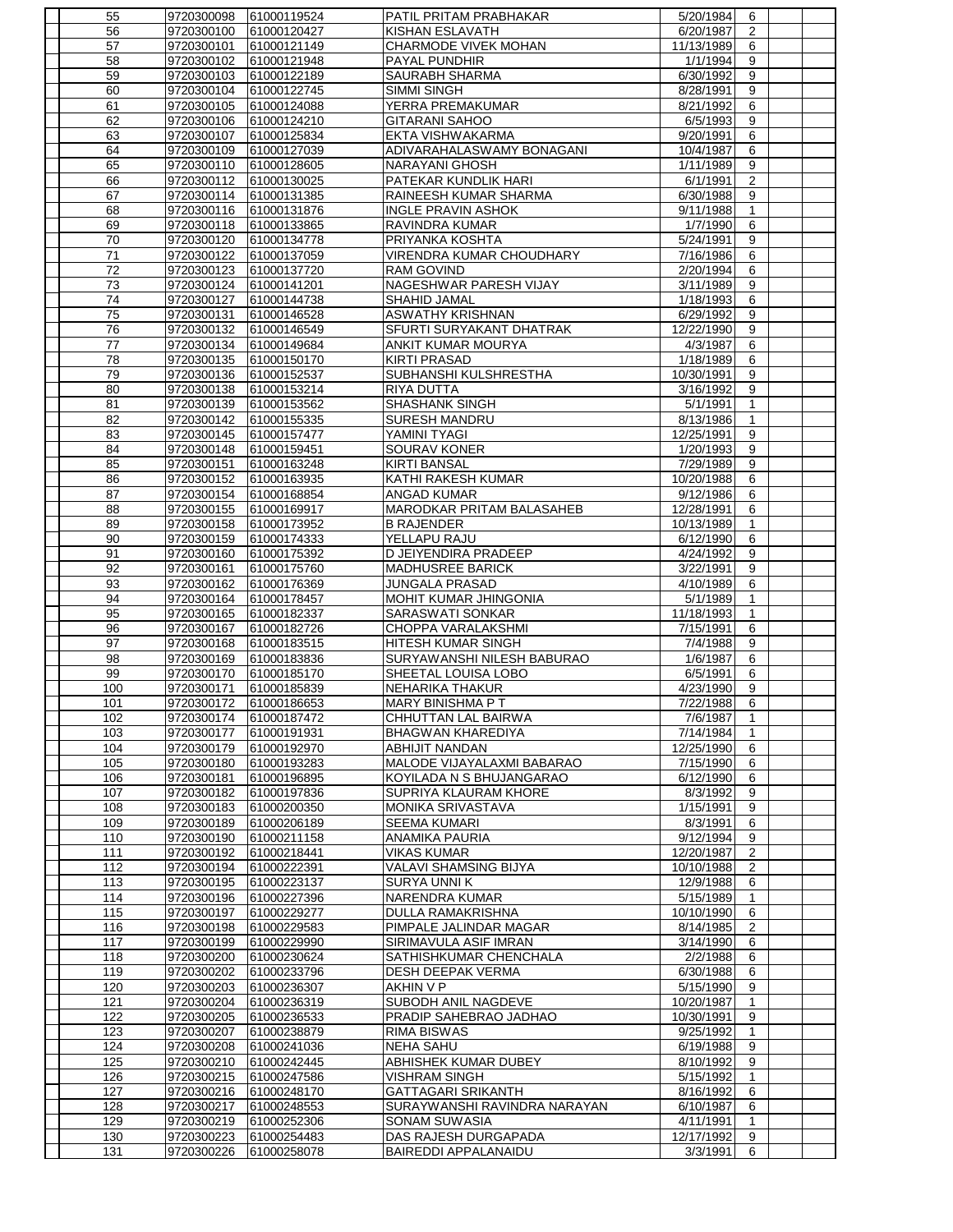|            | 9720300231               | 61000266876                | SURYACHANDRA RAO K                             | 11/23/1987            | 6            |  |
|------------|--------------------------|----------------------------|------------------------------------------------|-----------------------|--------------|--|
| 133        | 9720300232               | 61000268781                | AKANKSHA JARERA                                | 9/16/1994             | 2            |  |
| 134        | 9720300233               | 61000274518                | <b>APOORVA</b>                                 | 8/30/1993             | 9            |  |
| 135        | 9720300234               | 61000274998                | <b>VIMAL KUMAR KORI</b>                        | 7/15/1987             | $\mathbf{1}$ |  |
| 136        | 9720300237               | 61000280084                | AKHIL KHEDULKAR                                | 4/17/1992             | 9            |  |
| 137        | 9720300238               | 61000281477                | <b>NEERAJ KUMAR</b>                            | 5/3/1989              | $\mathbf{1}$ |  |
| 138        | 9720300239               | 61000281870                | PUKHRAJ MEENA                                  | 1/15/1988             | 2            |  |
| 139        | 9720300241               | 61000292660                | <b>BALJEET</b>                                 | 11/5/1993             | 6            |  |
|            |                          |                            |                                                |                       |              |  |
| 140        | 9720300243               | 61000297327                | NAWGHARE GAJENDRA KERBA                        | 5/19/1989             | $\mathbf{1}$ |  |
| 141        | 9720300248               | 61000302020                | SANGHAVI BINDI SHASHIKANTBHAI                  | 7/9/1991              | 9            |  |
| 142        | 9720300251               | 61000310203                | <b>KUMUD SONI</b>                              | 3/26/1995             | $\mathbf{1}$ |  |
| 143        | 9720300252               | 61000310970                | <b>MAITHILY</b>                                | 6/10/1993             | 6            |  |
| 144        | 9720300254               | 61000319955                | RATNAM KAVITHA                                 | 7/27/1989             | 1            |  |
| 145        | 9720300255               | 61000320933                | <b>MARTINA DEVI</b>                            | 4/5/1988              | 6            |  |
| 146        | 9720300259               | 61000340352                | <b>AKSHAY KUMAR</b>                            | 2/5/1989              | 9            |  |
| 147        | 9720300261               | 61000345548                | TAYDE ARUNA RAMKRUSHNA                         | 2/14/1986             | $\mathbf{1}$ |  |
| 148        | 9720300262               | 61000347038                | <b>RAHUL PATEL</b>                             | 10/30/1994            | 6            |  |
|            |                          |                            |                                                |                       |              |  |
| 149        | 9720300263               | 61000350372                | RAJESHKANNAN A                                 | 7/5/1989              | 6            |  |
| 150        | 9720300267               | 61000363360                | PATHADE SHRIHARI RAMDAS                        | 1/16/1992             | 6            |  |
| 151        | 9720300268               | 61000364430                | RAJVENDRA VERMA                                | 4/13/1987             | 6            |  |
| 152        | 9720300269               | 61000366244                | KAMBLE CHETAN MILIND                           | 7/23/1994             | $\mathbf{1}$ |  |
| 153        | 9720300272               | 61000380821                | ANURAJ                                         | 5/10/1990             | 1            |  |
| 154        | 9720300276               | 61000394961                | RANGARI RANJIT SIDHDARTH                       | 7/28/1985             | 1            |  |
| 155        | 9720300277               | 61000396383                | <b>SANDIP DHARA</b>                            | 8/25/1987             | 6            |  |
| 156        | 9720300279               | 61000404287                | <b>ASLAM KHAN</b>                              | 8/3/1989              | 9            |  |
| 157        | 9720300280               | 61000404952                | KHUSHBU SHARDA                                 | 10/4/1992             | 9            |  |
|            |                          |                            |                                                | 9/4/1992              |              |  |
| 158        | 9720300282               | 61000409423                | NIKHIL ARUN DHUMNE                             |                       | 9            |  |
| 159        | 9720300286               | 61000436968                | MADHUSHREE BHATTACHARYA                        | 3/14/1994             | 9            |  |
| 160        | 9720300292               | 61000451306                | <b>SANGEETA KUMARI</b>                         | 7/9/1992              | 6            |  |
| 161        | 9720300295               | 61000473558                | SHEIKH NAGMA RAJJAK                            | 3/25/1993             | 6            |  |
| 162        | 9720300296               | 61000476688                | P SAIKIRAN REDDY                               | 12/7/1989             | 9            |  |
| 163        | 9720300297               | 61000479660                | PRIYA SHARMA                                   | 10/17/1990            | 9            |  |
| 164        | 9720300298               | 61000499810                | <b>VINEET KUMAR MALL</b>                       | 1/1/1992              | 6            |  |
| 165        | 9720300299               | 61000500131                | SHERU NAGARAJU                                 | 9/25/1992             | 6            |  |
| 166        | 9720300300               | 61000502486                | POOJA RANI                                     | 7/1/1993              | 9            |  |
| 167        | 9720300301               | 61000512916                | <b>MELLA LOKESH KUMAR</b>                      | 4/16/1991             | 6            |  |
|            |                          |                            |                                                |                       |              |  |
| 168        | 9720300302               | 61000516537                | PATIL NISHANT ASARAM                           | 5/2/1985              | 6            |  |
| 169        | 9720300303               | 61000520843                | <b>ANSHIKA GUPTA</b>                           | 12/7/1992             | 9            |  |
| 170        | 9720300304               | 61000521596                | PRAGYA MISHRA                                  | 3/19/1994             | 9            |  |
| 171        | 9720300305               | 61000527972                | <b>BISWARUP MAHATO</b>                         | 2/14/1986             | 6            |  |
| 172        | 9720300308               | 61000529298                | <b>RENUKA</b>                                  | 12/20/1992            | 6            |  |
| 173        | 9720300309               | 61000529944                | APEKSHA RAMESH                                 | 1/5/1994              | 9            |  |
| 174        | 9720300311               | 61000533371                | DEVARAPALLI SRINIVASA RAO                      | 9/20/1991             | 6            |  |
| 175        | 9720300312               | 61000534528                | AITHAGONI SATHISH                              | 8/6/1989              | 6            |  |
| 176        |                          | 61000535044                | MUHAMMED SHOEB MUHAMMED YOUSUF                 | 4/20/1990             |              |  |
|            |                          |                            |                                                |                       |              |  |
|            | 9720300314               |                            |                                                |                       | 6            |  |
| 177        | 9720300319               | 61000542782                | <b>SIMMI SINGH</b>                             | 2/23/1989             | 9            |  |
| 178        | 9720300322               | 61000563266                | <b>MADHURIMA BORAL</b>                         | 7/23/1992             | 9            |  |
| 179        | 9720300323               | 61000564058                | <b>VISHNU SAINI</b>                            | 3/5/1990              | 6            |  |
| 180        | 9720300324               | 61000565667                | RAVI RANJAN                                    | 1/20/1990             | 9            |  |
| 181        | 9720300325               | 61000566288                | <b>GEETAM RATHOD</b>                           | 4/24/1991             | 6            |  |
| 182        | 9720300329               | 61000584616                | <b>SURESH UDUTHA</b>                           | 7/15/1985             | 6            |  |
|            |                          |                            |                                                |                       |              |  |
| 183        | 9720300334               | 61000598137                | GUDIVADA VENKATA RAVI KUMAR                    | 7/4/1992              | 6            |  |
| 184        | 9720300335               | 61000599586                | DARSHANA JOSHI                                 | 12/31/1992            | 9            |  |
| 185        | 9720300336               | 61000610679                | JAGDEEP SINGH CHOPRA                           | 7/25/1992             | $\mathbf{1}$ |  |
| 186        | 9720300338               | 61000616424                | SHALINI SHUKLA                                 | 5/31/1990             | 9            |  |
| 187        | 9720300342               | 61000620415                | GAJULA KRISHNA SAI                             | 8/1/1992              | 6            |  |
| 188        | 9720300344               | 61000628414                | MULLA MASTAN BABU                              | $2/\overline{1/1994}$ | 9            |  |
| 189        | 9720300346               | 61000628831                | DIWADE GAJANAN DATTA                           | 6/28/1990             | $\mathbf{1}$ |  |
| 190        | 9720300348               | 61000629436                | MANAPURE MADHURI VIJAY                         | 12/7/1990             | 9            |  |
| 191        | 9720300351               | 61000630071                | <b>CHITRA</b>                                  | 10/23/1991            | 9            |  |
| 192        | 9720300359               | 61000632459                | <b>PARTEEK</b>                                 | 2/19/1992             | 6            |  |
| 193        | 9720300360               | 61000632490                | PRABHANSHU KAMAL                               | 7/18/1995             | 6            |  |
|            |                          |                            |                                                |                       |              |  |
| 194        | 9720300370               | 61000634024                | SUCHETANA PURKAYASTHA                          | 1/15/1990             | 9            |  |
| 195        | 9720300377               | 61000636498                | VARMA DILIPKUMAR SHAMBHUBHAI                   | 5/29/1989             | $\mathbf{1}$ |  |
| 196        | 9720300388               | 61000637881                | DHUMAL SACHIN LIMBAJI                          | 8/16/1989             | 6            |  |
| 197        | 9720300395               | 61000640724                | PAWAR GANESH BHAUSAHEB                         | 7/20/1989             | 9            |  |
| 198        | 9720300397               | 61000641814                | <b>MANAS SARDAR</b>                            | 12/27/1992            | $\mathbf{1}$ |  |
| 199        | 9720300403               | 61000646083                | PRADNYA N BABHALE                              | 6/4/1986              | $\mathbf{1}$ |  |
| 200        | 9720300407               | 61000649022                | KOWE SANDEEP WASUDEO                           | 8/24/1988             | 2            |  |
| 201        | 9720300412               | 61000650672                | <b>GAURAV UPADHYAY</b>                         | 11/20/1993            | 9            |  |
| 202        | 9720300422               | 61000655609                | NARUTE MANOJKUMAR MAYAPPA                      | 6/1/1991              | 6            |  |
| 203        | 9720300424               | 61000656161                | MASAL DADASAHEB RAMDAS                         | 2/2/1990              | 6            |  |
|            |                          |                            |                                                |                       |              |  |
| 204        | 9720300429               | 61000658115                | <b>MONIKA KAKKAR</b>                           | 12/14/1992            | 9            |  |
| 205        | 9720300431               | 61000658302                | R VANNUR VALI                                  | 4/16/1987             | 6            |  |
| 206        | 9720300433               | 61000659437                | MOURYA ANIL NARADPRASAD                        | 1/10/1991             | 9            |  |
| 207<br>208 | 9720300440<br>9720300444 | 61000663097<br>61000665336 | SNEHAL YASHWANT SORTE<br><b>APARNA PINGILY</b> | 6/4/1990<br>2/14/1989 | 6<br>9       |  |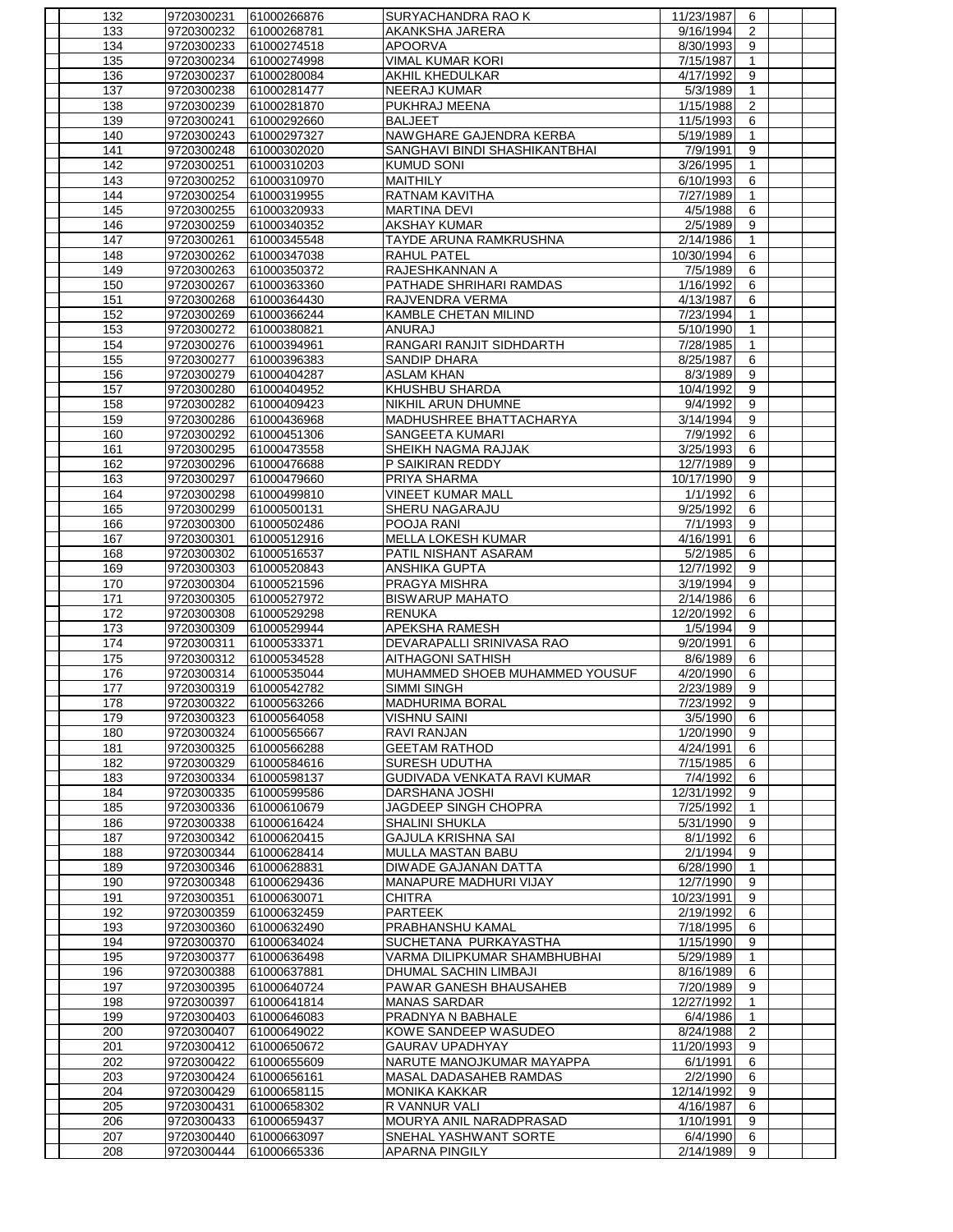| 209        | 9720300447               | 61000666716                | RAMTEKE AKASH SUNILRAO                    | 5/8/1991               | 1            |  |
|------------|--------------------------|----------------------------|-------------------------------------------|------------------------|--------------|--|
| 210        | 9720300450               | 61000667338                | SHIPRA VERMA                              | 7/11/1988              | 6            |  |
| 211        | 9720300451               | 61000667914                | GAWANDE KOMAL NARAYANRAO                  | 12/3/1990              | 1            |  |
| 212        | 9720300452               | 61000668487                | <b>SHREYA GUMBER</b>                      | 8/23/1994              | 9            |  |
| 213        | 9720300454               | 61000669306                | <b>VINOD KUMAR ARAVILLI</b>               | 7/26/1988              | 9            |  |
| 214        | 9720300464               | 61000674529                | NANNAWARE ASHWINI DADARAO                 | 3/3/1992               | 2            |  |
| 215        | 9720300475               | 61000683064                | YOGITA LAXMAN BABAR                       | 9/10/1994              | 9            |  |
| 216        | 9720300481               | 61000688027                | <b>DIVYA GAUR</b>                         | 3/31/1995              | 9            |  |
| 217        | 9720300488               | 61000692439                | <b>MANISHA</b>                            | 9/17/1990              | 9            |  |
| 218        | 9720300498               | 61000698293                | <b>GEETANJALI MAURYA</b>                  | 12/3/1989              | 6            |  |
| 219        | 9720300501               | 61000700386                | ATEEQ MOINUDDIN RAFIUDDIN FAROOQUI        | 6/15/1989              | 9            |  |
| 220        | 9720300506               | 61000702016                | PATIL SONALI PRAKASH                      | 1/23/1992              | 9            |  |
| 221        | 9720300510               | 61000705286                | ROHIT DNYANESHWAR MALI                    | 8/8/1994               | 6            |  |
| 222        | 9720300512               | 61000707510                | <b>SUPRIYA</b>                            | 2/19/1989              | 6            |  |
| 223        | 9720300518               | 61000712617                | CHAHANDE ASHA TUKARAMJI                   | 7/31/1988              | $\mathbf{1}$ |  |
| 224        | 9720300519               | 61000713417                | NAGADEVE PRAGATI BHIMARAOJI               | 1/9/1992               | $\mathbf{1}$ |  |
| 225        | 9720300520               | 61000713828                | JERPLA NARESH KUMAR                       | 6/10/1987              | 2            |  |
| 226        | 9720300524               | 61000717716                | <b>TAPAN SAHOO</b>                        | 8/14/1988              | 6            |  |
| 227        | 9720300535               | 61000724057                | <b>RIMPY MEENA</b>                        | 6/16/1994              | 2            |  |
| 228        | 9720300537               | 61000725450                | SONTAKKE MILIND GANGADHAR                 | 9/2/1987               | $\mathbf{1}$ |  |
| 229        | 9720300538               | 61000725709                | <b>GOUND PANKAJ KUMAR</b>                 | 7/25/1990              | 9            |  |
| 230        | 9720300540               | 61000726502                | PUNEET YADAV                              | 5/12/1991              | 6            |  |
| 231        | 9720300542               | 61000727314                | <b>SUMIT POPAT MANE</b>                   | 12/5/1990              | $\mathbf{1}$ |  |
| 232        | 9720300544               | 61000728727                | RANI BALA KUMARI                          | 7/1/1992               | 6            |  |
| 233        |                          |                            | <b>ANKET MANDAL</b>                       | 3/18/1993              | $\mathbf{1}$ |  |
|            | 9720300549               | 61000731222                |                                           | 8/15/1993              | 9            |  |
| 234        | 9720300550               | 61000731224                | <b>GOPALE VARSHA DILIP</b>                |                        |              |  |
| 235        | 9720300557               | 61000735568                | GAIKWAD ROHIT DATTATRAYA                  | 10/13/1989             | $\mathbf{1}$ |  |
| 236        | 9720300559               | 61000737463                | SUSOVAN JANA                              | 12/4/1991              | 9            |  |
| 237        | 9720300564               | 61000738566                | <b>KORE MANALI MANGESH</b>                | 6/15/1994              | 9            |  |
| 238<br>239 | 9720300570<br>9720300575 | 61000741752<br>61000744679 | <b>NUPUR BISWAS</b><br><b>AMIT JANGID</b> | 4/15/1990<br>4/22/1990 | 9<br>6       |  |
| 240        | 9720300577               | 61000748007                | PACHANGE PRADIP BANKAT                    | 6/3/1992               | $\mathbf{1}$ |  |
| 241        | 9720300586               | 61000752199                | <b>GORE AMOL SHAHADEV</b>                 | 6/1/1995               | 6            |  |
| 242        | 9720300588               | 61000752317                | JADHAV SANKET ANAND                       | 10/27/1993             | $\mathbf{1}$ |  |
| 243        | 9720300592               | 61000753378                | <b>HEGADE PRAVIN GANAPATI</b>             | 5/18/1988              | $\mathbf{1}$ |  |
| 244        | 9720300593               | 61000754422                | VANAMMOOLE LAKSHMIREDDY                   | 7/4/1991               | 9            |  |
| 245        | 9720300602               | 61000760367                | KHAPRE NILESH DAMODAR                     | 9/1/1986               | 6            |  |
| 246        | 9720300607               | 61000762031                | NARENDRA GOVINDA MOHOD                    | 11/21/1986             | $\mathbf{1}$ |  |
| 247        | 9720300609               | 61000762763                | SHASHIKANT VIJAYSHANKAR BHARATI           | 5/12/1988              | 1            |  |
| 248        | 9720300610               | 61000762777                | <b>RAHUL</b>                              | 6/3/1986               | $\mathbf{1}$ |  |
| 249        | 9720300613               | 61000763186                | <b>LOTAS MANDAL</b>                       | 4/24/1994              | $\mathbf{1}$ |  |
| 250        | 9720300623               | 61000769315                | DHOKALE KSHITIJA BABAJI                   | 7/28/1995              | 6            |  |
| 251        | 9720300625               | 61000769545                | GITTA C SHEKAR REDDY                      | 4/2/1989               | 9            |  |
| 252        | 9720300627               | 61000770123                | GAIKWAD ANAMOL JALANDAR                   | 3/29/1994              | 9            |  |
| 253        | 9720300630               | 61000770904                | VISHAL DATTATRAY JAGTAP                   | 8/14/1983              | $\mathbf{1}$ |  |
| 254        | 9720300632               | 61000771807                | <b>VERNEKAR RASHMIL UDAY</b>              | 1/6/1994               | 9            |  |
| 255        | 9720300634               | 61000771976                | SHUBHAM KUMAR SINGH                       | 7/10/1994              | 9            |  |
| 256        | 9720300638               | 61000773631                | KISHOREE LAL KUMAWAT                      | 4/8/1987               | 6            |  |
| 257        | 9720300643               | 61000776083                | SWAPNALI SURYAKANT VEER                   | 5/3/1993               | 9            |  |
| 258        | 9720300650               | 61000778608                | PENTA LAKSHMANA RAO                       | 7/11/1991              | 6            |  |
| 259        | 9720300654               | 61000782063                | PREETY THAKUR                             | 7/3/1994               | 6            |  |
| 260        | 9720300657               | 61000782961                | <b>BHANDARE SHIVKUMAR GHANSHAM</b>        | 8/24/1992              | 9            |  |
| 261        | 9720300660               | 61000786282                | VASANTH KUMAR KOTHI                       | 6/10/1984              | $\mathbf{1}$ |  |
| 262        | 9720300664               | 61000786672                | <b>MEGHA S LOKHANDE</b>                   | 1/4/1984               | $\mathbf{1}$ |  |
| 263        | 9720300665               | 61000786864                | BORSE VIVEK HARISHCHANDRA                 | 3/30/1990              | 2            |  |
| 264        | 9720300666               | 61000787115                | <b>SHELLY</b>                             | 3/20/1992              | 9            |  |
| 265        | 9720300667               | 61000787675                | THONGOLLA RAMESHA                         | 6/4/1991               | 6            |  |
| 266        | 9720300668               | 61000787744                | <b>HOLE LEENA ASHOK</b>                   | 12/12/1989             | 9            |  |
| 267        | 9720300669               | 61000787748                | SAGNIK DE                                 | 1/6/1994               | 9            |  |
| 268        | 9720300672               | 61000788243                | <b>SHIKHA</b>                             | 12/9/1994              | $\mathbf{1}$ |  |
| 269        | 9720300683               | 61000794275                | <b>BHAMINI DAIYA</b>                      | 7/30/1993              | 6            |  |
| 270        | 9720300684               | 61000794388                | <b>SACHIN</b>                             | 11/29/1988             | 6            |  |
| 271        | 9720300694               | 61000797932                | <b>SONY T</b>                             | 7/18/1989              | 6            |  |
| 272        | 9720300706               | 61000803369                | <b>GAJJI SHANKAR</b>                      | 6/16/1989              | 6            |  |
| 273        | 9720300711               | 61000804507                | MADHURI JAGANNATH RANDHAVE                | 12/8/1993              | 6            |  |
| 274        | 9720300712               | 61000804790                | SALUNKHE SAYALI SURYAKANT                 | 11/17/1989             | $\mathbf{1}$ |  |
| 275        | 9720300713               | 61000805019                | JHA NAMRATA SUBODH                        | 8/28/1992              | 9            |  |
| 276        | 9720300718               | 61000808946                | AMIT PANJAB GADRE                         | 4/15/1991              | 9            |  |
| 277        | 9720300724               | 61000810913                | <b>ARINDAM MISRA</b>                      | 9/18/1990              | 9            |  |
| 278        | 9720300725               | 61000811615                | RUPANAR SAVITRI VASANT                    | 2/8/1988               | 6            |  |
| 279        | 9720300726               | 61000811731                | KADAM PRASHANT BAJARANG                   | 6/28/1990              | 9            |  |
| 280        | 9720300727               | 61000812016                | AMOL TULSHIDAS GEDEKAR                    | 10/25/1988             | 6            |  |
| 281        | 9720300730               | 61000814027                | PATIL SHWETA DILIP                        | 3/9/1988               | 9            |  |
| 282        | 9720300734               | 61000814828                | YADAV CHARULATA LALAN                     | 6/20/1992              | 9            |  |
| 283        | 9720300742               | 61000818415                | KAMBLE NAGNATH RANU                       | 7/26/1990              | $\mathbf{1}$ |  |
| 284        | 9720300753               | 61000822406                | <b>GURPUDE RUPESH TULARAM</b>             | 7/26/1993              | 6            |  |
| 285        | 9720300755               | 61000825153                | RAJENDRA PATIL                            | 6/11/1989              | 9            |  |